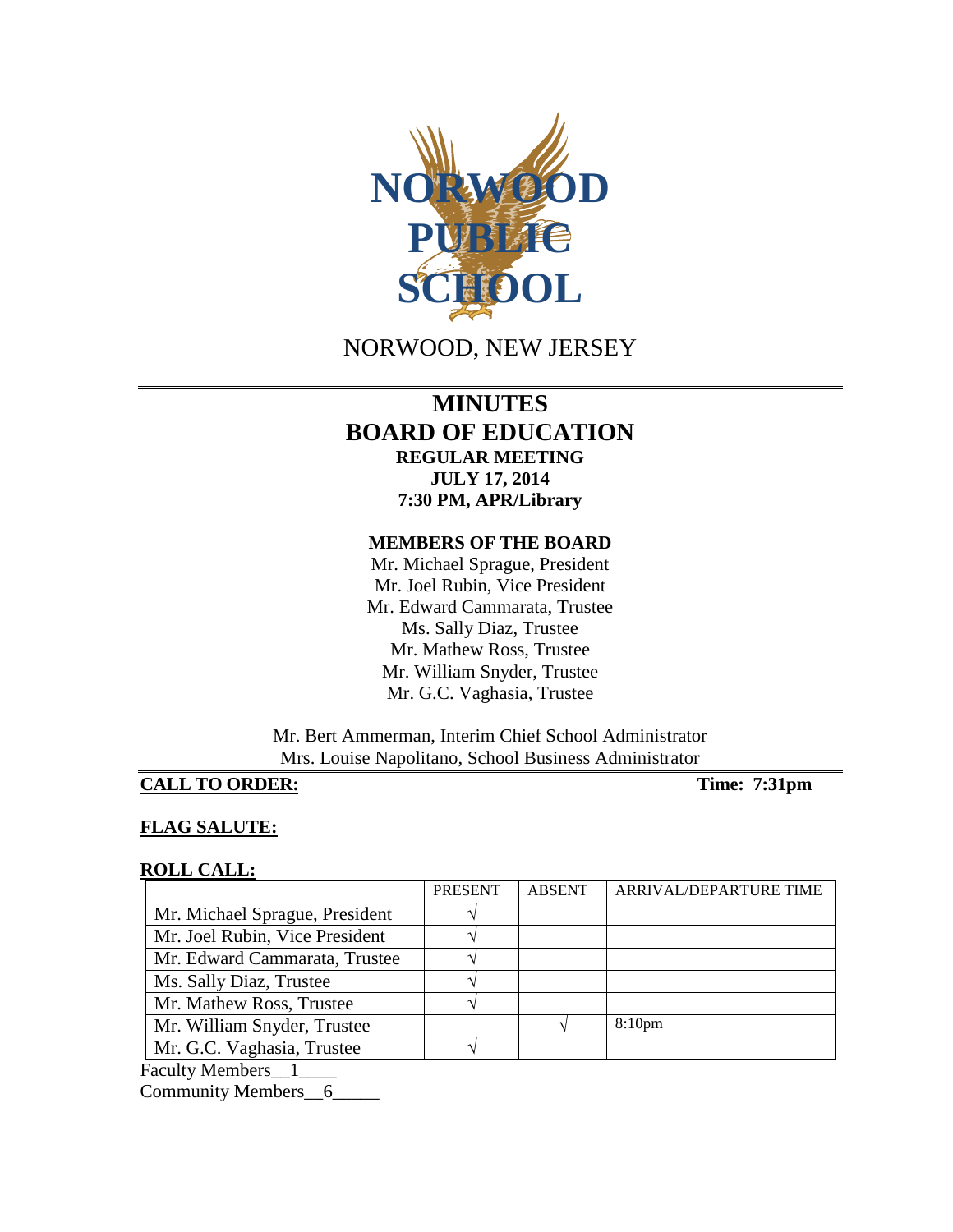### **OPEN PUBLIC PORTION MEETING ACT STATEMENT:**

Pursuant to the Open Public Meetings Act, Chapter 231, Laws of New Jersey 1975, notice of this meeting, its date, time and place have been posted on the Board's official bulletin board, and it has been delivered to The Record newspaper circulated in the District at least 48 hours prior to the time for this meeting. The Board will meet in executive session immediately following to discuss personnel and contractual matters.

### **DISCUSSION OF CORRESPONDENCE:**

### **INFORMATIONAL ATTACHMENTS:**

- June Enrollment Report (Attachment A)
- June Child Study Team Student Count (Attachment B)

#### **MEETING CALENDAR**

| <b>Date</b>       | TIME   | <b>PLACE</b>              | <b>PURPOSE</b>              |
|-------------------|--------|---------------------------|-----------------------------|
| August 18, 2014   | 7:30PM | <b>APR/School Library</b> | Combined Meeting            |
| September 8, 2014 | 7:30PM | <b>APR/School Library</b> | <b>Work Session Meeting</b> |

### **PRESIDENT'S STATEMENT:**

### **COMMITTEE REPORTS:**

**1. Finance Committee**-Mr. Sprague, Chair

### **2. Building & Grounds**-Mr. Cammarata, Chair:

Lockers are in, paving is completed, roofing is in process, autoflush valves have been ordered and are being installed, the asbestos removal is the first week of August. The windows and security grates are still being bid. Storage container is being installed.

**3. Negotiations/Performance & Evaluation**-Mr. Rubin, Chair

### **4. Curriculum/Technology/Policy**-Mr. Ross, Chair **:**

Curriculum Committee had a meeting before this meeting. Mr. Ammerman is recommending **Go Math K-5 & Big Ideas 6-8 Program** to commence in September. These programs are in place in many districts. Northern Valley curriculum consortium recommended the Big Idea 6- 8 Program. We met with Fran and Gina and originally wanted to start incrementily but spoke to curriculum, math teachers, and Northern Valley High School to decide where should we be headed. Textbooks will be gone in five years. Last month the curriculum committee discussed iPads or textbooks for students - the committee felt technology would be the correct way to go. Superintendent of Northvale is using a classroom set of books, and using on-line subscription. The 6th grade will have textbooks with on-line assignments at home. This will meet the needs of textbooks and on-line at home. Mr. Ammerman met with Ms. Hill and she was present at the meeting. The process would be to move more students into the accelerated program to challenge them and get them prepared. Ms. Vella at the High School felt that it was a good idea that would help the students move into Geometry. The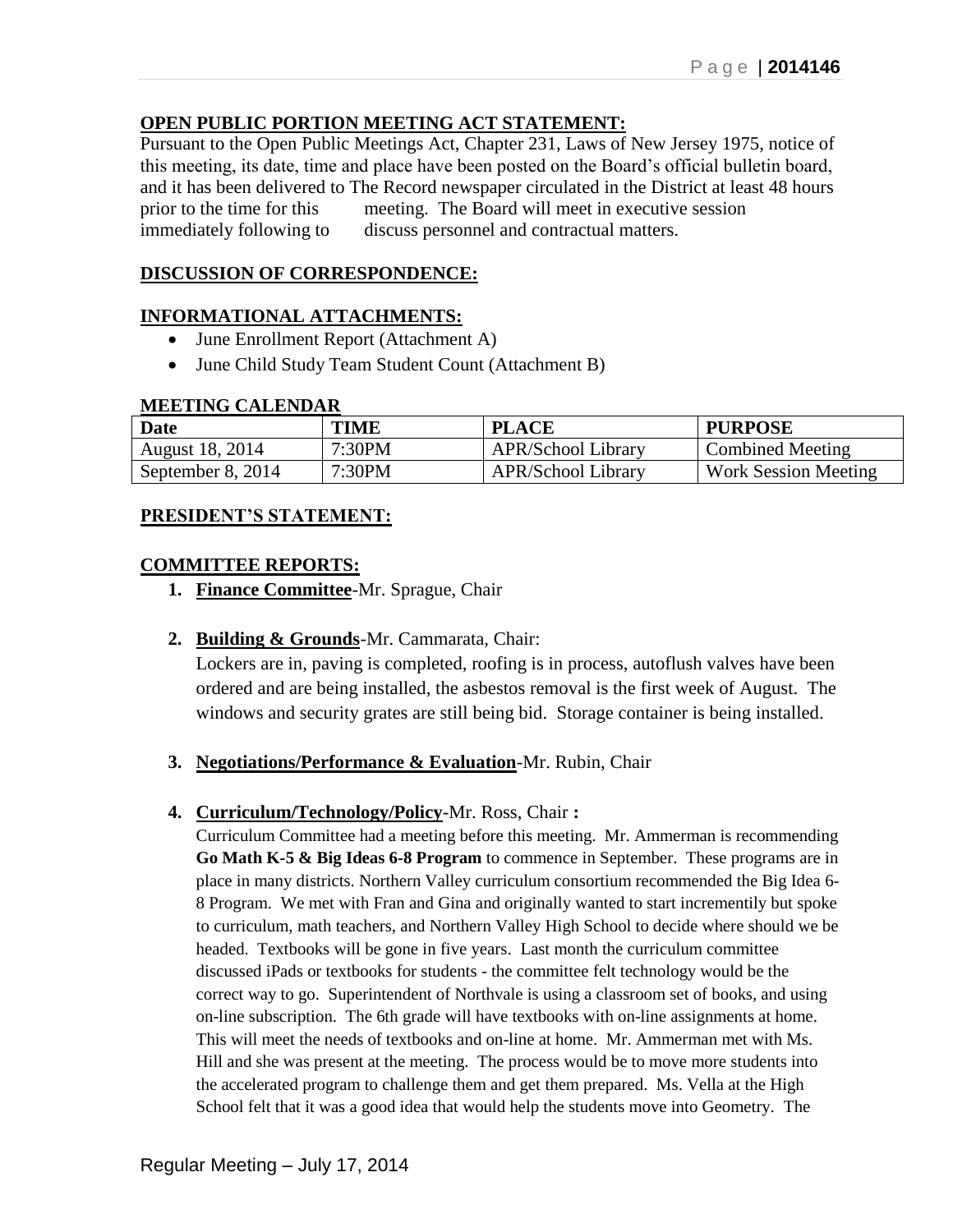price would be \$56,000 with offset of students from Region III for their program of approximately \$6,000. This includes workbooks for three years and free on-line subscription for the same period of time so the program is actually amortized \$16,000 over 3 years. Ms. Hill will pilot in 8th grade using complete on-line and will see where we are at in February.

The Curriculum committee supports the recommendation from the School Administrator; the fact that we get more students into the accelerated program is a great idea.

It will be in effect a hybrid use for now to give the school district flexabilitiy to see what is working and what is not. Most districts are using this program. Ms. Hill was thanked by the Curriculum Committee. Mr. Vaghesia said that following the hybrid formula is an option of evaluating different 1:1 programs.

Mr. Rubin questioned if training is included in pricing? Yes it is. Would we have spent money on math program? Mr. Ammerman answered that the assessments are PARCC ready assessments to get them ready for the Spring. Ms. Hill stated that Common Core connected and PARCC ready where Go Math is being used.

Mr. Sprague stated that K-5 must be Common Core Standard, PARCC generated questions, more critical analysis, broken down in instructional units. Is the expectation for students in K-5 do work on-line in math or would be encouraged? Will it require students to have technology at home?

Mr. Ammerman answered that the second and third graders will have more intensive keyboard skills because of testing in Spring. 6-8 graders will use textbooks and/or smart boards. We will meet in October to see how this is working out. We do have time afterschool where students may have access to technology and homework club during lunch but we will monitor this situation.

#### **5. School Business Administrator-**Mrs. Napolitano

#### **6. Chief School Administrator**-Mr. Ammerman:

Mr. Ammerman spoke about the change in Bell Schedule including passing time which is shortening the instructional time, lunch period shortened by 4 minutes and is the longest in the Valley. 3-8 grade students will get out 1 minute earlier than last year. Half day schedule has been grieved by the Association and the Bergen County Office says we must have four hours of engagement and instruction by teachers to count as a full day. Statute cannot include lunch or recess and homeroom cannot count either. There must be 240 minutes of instruction.

Swiftreach program - reviewed with police, floor plans, digitizing system, follow each of these steps and doing the drills The Chief of Police and the Captain are now on our Walkie Talkies system so they are receiving all of our calls.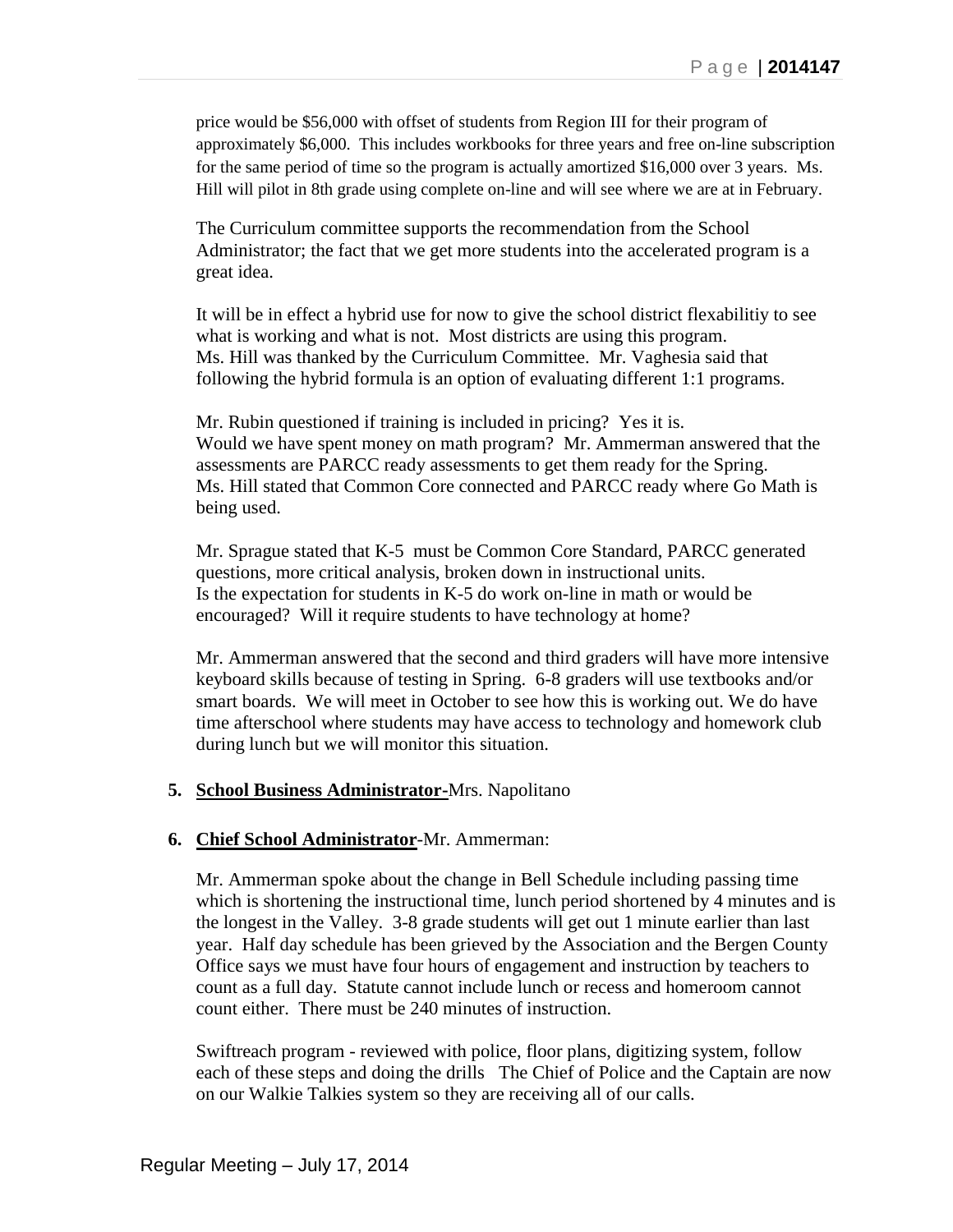# **ACTION ITEMS:**

### **I. APPROVAL OF MINUTES** BE IT RESOLVED, that the Motion to Approve the Minutes of:

June 3, 2014 - Work Session & Executive Session Meetings June 16, 2014 – Regular Meeting & Executive Session Meetings

Moved by: Mr. Rubin Seconded by: Mr. Vaghasia Vote: All In Favor

| <b>BOARD MEMBER</b>            | <b>AYE</b> | <b>NAY</b> | <b>ABSTAINED</b> | <b>ABSENT</b> |
|--------------------------------|------------|------------|------------------|---------------|
| Mr. Michael Sprague, President |            |            |                  |               |
| Mr. Joel Rubin, Vice President |            |            |                  |               |
| Mr. Edward Cammarata, Trustee  |            |            |                  |               |
| Ms. Sally Diaz, Trustee        |            |            |                  |               |
| Mr. Mathew Ross, Trustee       |            |            |                  |               |
| Mr. William Snyder, Trustee    |            |            |                  |               |
| Mr. G.C. Vaghasia, Trustee     |            |            |                  |               |

# **II. ADMINISTRATIVE COMMITTEE**

BE IT RESOLVED, pursuant to the recommendation of the Chief School Administrator, the Administrative Committee recommends the following resolution(s):

Motion to approve Administrative items "A1 – A12"  $&$  "A14-A15" Moved by: Mr. Ross Seconded by: Mr. Vaghasia Vote: All In Favor

| <b>BOARD MEMBER</b>            | <b>AYE</b>    | <b>NAY</b> | <b>ABSTAINED</b> | <b>ABSENT</b> |
|--------------------------------|---------------|------------|------------------|---------------|
| Mr. Michael Sprague, President | $\mathcal{N}$ |            |                  |               |
| Mr. Joel Rubin, Vice President |               |            |                  |               |
| Mr. Edward Cammarata, Trustee  | ٦             |            |                  |               |
| Ms. Sally Diaz, Trustee        |               |            |                  |               |
| Mr. Mathew Ross, Trustee       | $\Delta$      |            |                  |               |
| Mr. William Snyder, Trustee    | $\mathcal{N}$ |            |                  |               |
| Mr. G.C. Vaghasia, Trustee     |               |            |                  |               |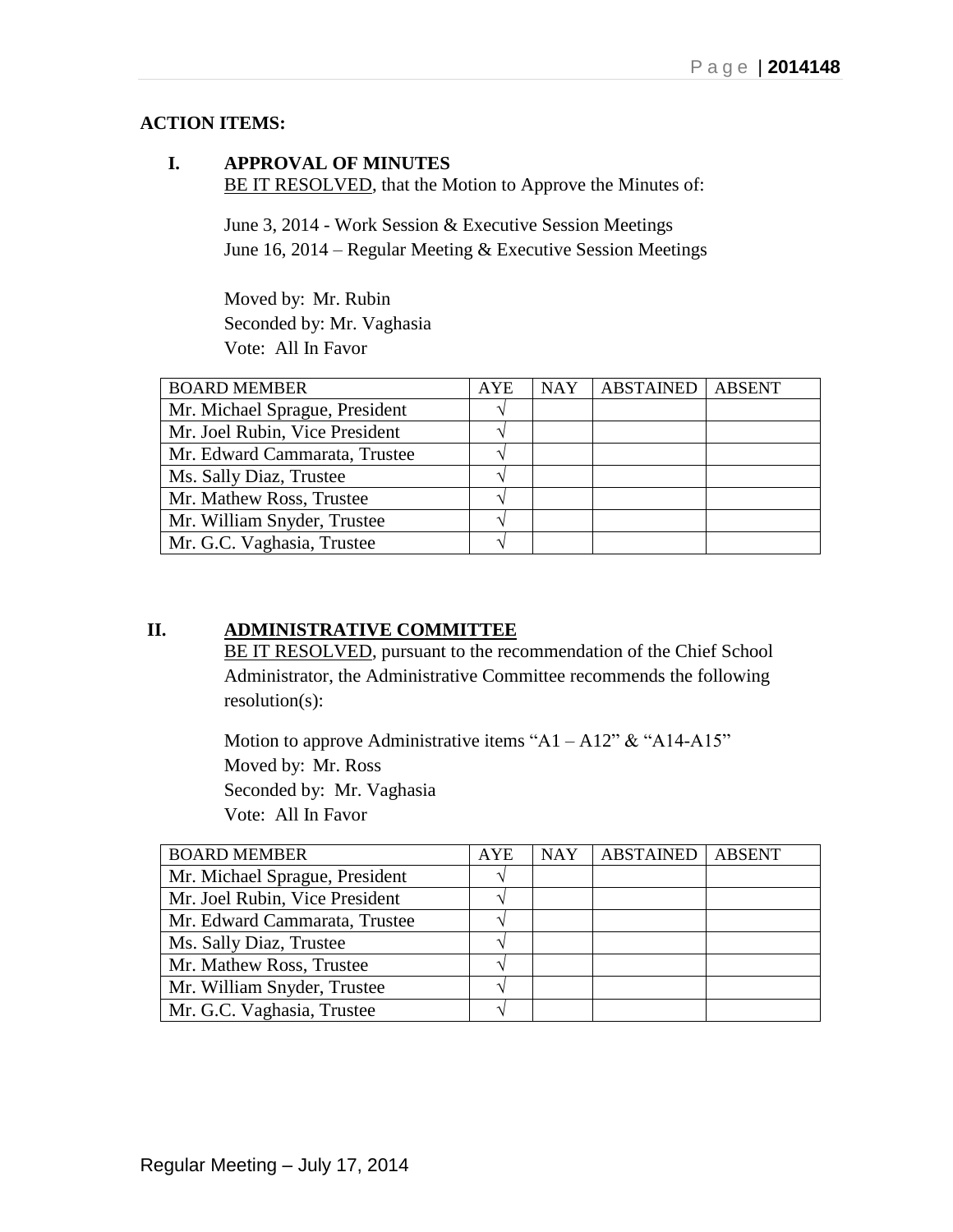### **A1. Harassment, Intimidation and Bullying**

approve, as per the Chief School Administrator's report, all actions taken as they relate to HIB Policy #5131.8. (one incident to report in the month of June)

### **A2. CST Services/Placements (Enclosure 1)**

approve the child study team services/placements as per Enclosure 1.

### **A3. Personnel-New Hire**

approve the following appointments for the 2014-2015 in accordance with the 2012- 2013 salary schedule between the Norwood Board of Education and the Norwood Education Association, until such time as a successor agreement is reached:

| NAME       | <b>POSITION</b>           | <b>RATE</b>                                            | <b>EFFECTIVE</b> |
|------------|---------------------------|--------------------------------------------------------|------------------|
| Ann Farley | <b>Instructional Aide</b> | S16.00/hr. not to exceed<br>$27\frac{1}{2}$ hours/week | 9/1/14           |

### **A4. Appointed Positions**

rescind the following appointments:

- 504 Coordinator Sonali Gurjar
- Antibullying Specialist Sonali Gurjar

approve the following appointments until the Reorganization Meeting in January 2015:

- 504 Coordinator Megan O'Neill
- Antibullying Specialist Megan O'Neill

### **A5. Mentoring SOA (Enclosure 2)**

approve the NJ Dept. of Education District Mentoring Plan Statement of Assurance for the 2014-2015 school year.

#### **A6. Mentoring Assignments**

approve the following Mentors and mentor payments to the following first-year teachers for 2014-2015 school year:

| Mentor               | <b>Mentee</b>      |
|----------------------|--------------------|
| Lisa Mazurek         | Sean Ulley         |
| Jennifer Kiss        | Linda Strickland   |
| Courtney Bullen      | Kyle Kubicki       |
| Jordan Henshaw       | Stephanie Gadaleta |
| <b>Bonnie Malora</b> | Megan O'Neill      |

### **A7. Tuition**

approve  $8<sup>th</sup>$  grade student #196095 to attend the Old Tappan Public School for Geometry class at a cost of \$2,599.10 for tuition.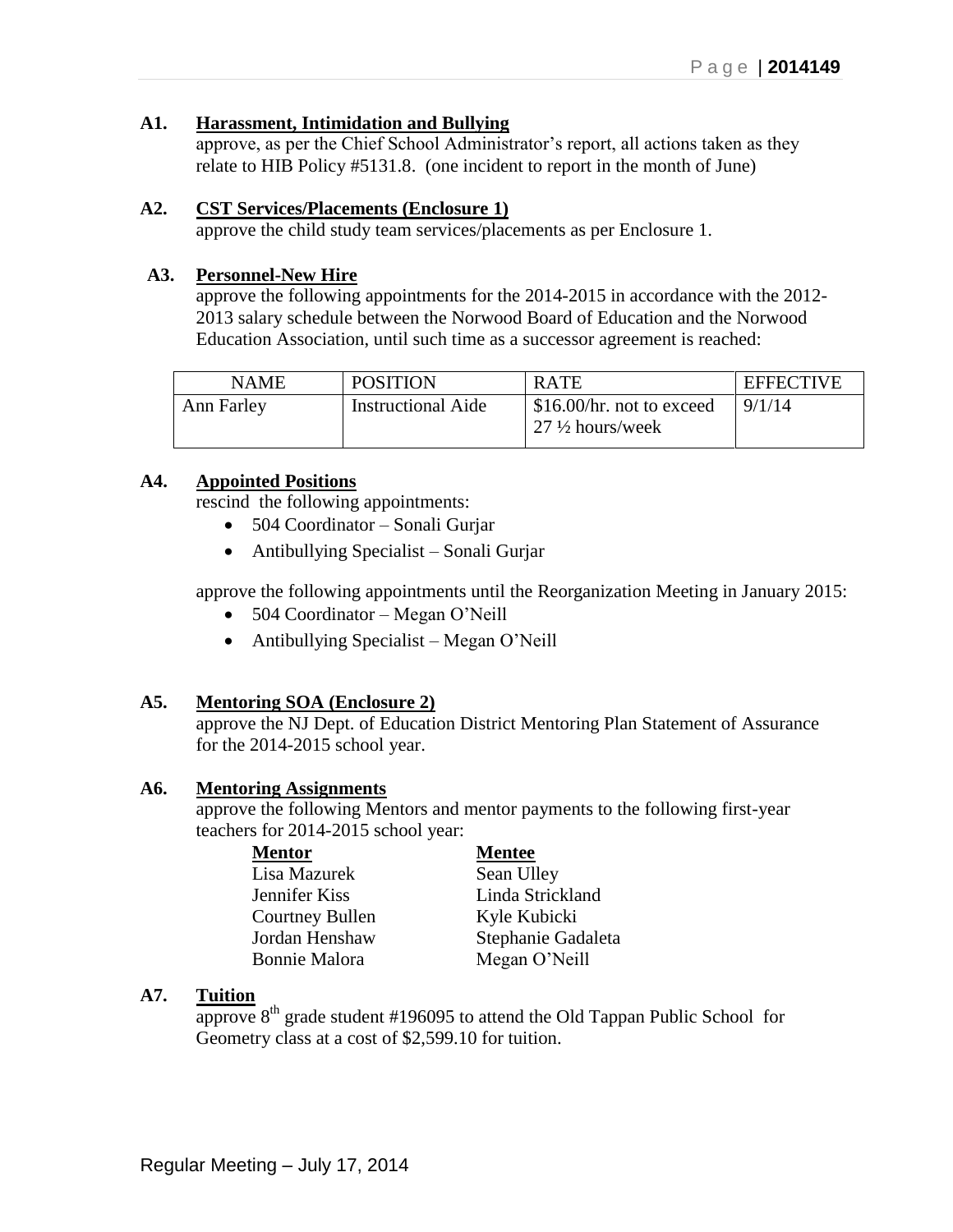### **A8. Workshop/Conference**

approve the following conference/workshop:

| $\bullet$ | Name:       | Debra Cicchetti                    |
|-----------|-------------|------------------------------------|
|           | Conference: | Playing to Learn, Learning to Play |
|           | Location:   | Nanuet, NY                         |
|           | Date:       | 10/28/14                           |
|           | Cost:       | \$30.00 registration fee           |
|           |             |                                    |

### **A9. Rescind Personnel-Position Change**

rescind the following personnel position change:

| Debra Sarno | From: Full Time   | \$52,108.70 | 9/1/14  |
|-------------|-------------------|-------------|---------|
| Cicchetti   | Social Worker     |             | 6/30/15 |
|             | To: .7 FTE Social |             |         |
|             | Worker            |             |         |

#### **A10**. **Personnel-Position Change & Shared Service Agreement (Enclosure 3)** approve the following personnel:

| Debra Sarno | <b>Full Time Social</b> | $\frac{1}{2}$ \$74,441.00* | 9/1/14  |
|-------------|-------------------------|----------------------------|---------|
| Cicchetti   | Worker                  |                            | 6/30/15 |
|             |                         |                            |         |

approve the recommendation of the Chief School Administrator to enter into a shared service agreement with the Northvale Board of Education whereas Norwood will pay 75% of social worker's health benefit costs and Northvale will pay 25% and each District will be responsible for .5 of Social Workers contract.

\*Salary is in accordance with the 2012-2013 salary schedule between the Norwood Board of Education and the Norwood Education Association, until such time as a successor agreement is reached.

### **A11. Substitute Teacher**

approve the following substitute teachers for the 2014-2015 school year: Ashley Makhoul Samantha Blair

### **A12. Superintendent's Contract**

post-approve the contract for Bert Ammerman as Superintendent of Schools for the 2014-2015 school year.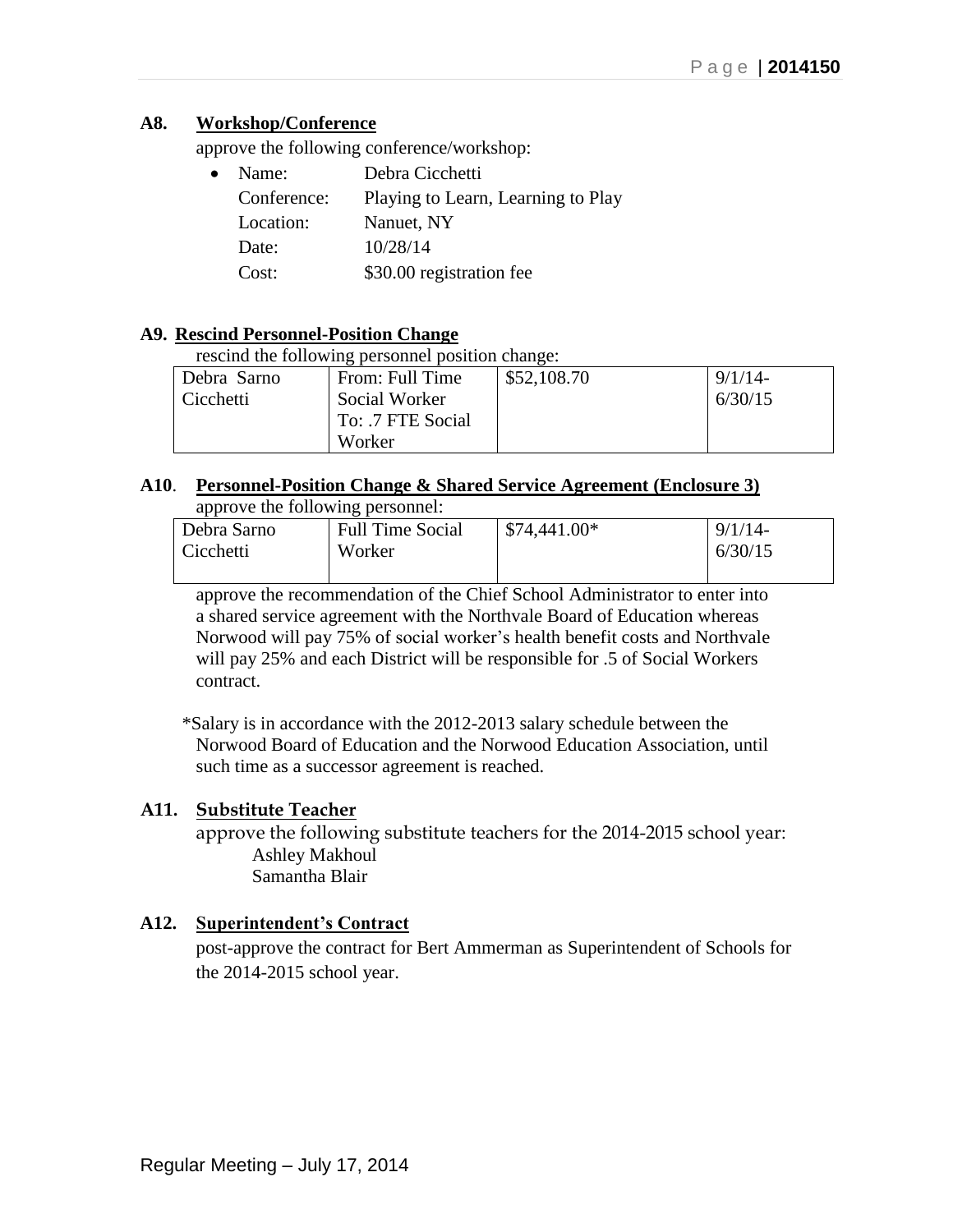Motion to approve Administrative item "A13" Moved by: Mr. Rubin Seconded by: Mr. Ross Vote: All In Favor

| <b>BOARD MEMBER</b>            | <b>AYE</b> | <b>NAY</b> | <b>ABSTAINED</b> | <b>ABSENT</b> |
|--------------------------------|------------|------------|------------------|---------------|
| Mr. Michael Sprague, President |            |            |                  |               |
| Mr. Joel Rubin, Vice President |            |            |                  |               |
| Mr. Edward Cammarata, Trustee  |            |            |                  |               |
| Ms. Sally Diaz, Trustee        |            |            |                  |               |
| Mr. Mathew Ross, Trustee       |            |            |                  |               |
| Mr. William Snyder, Trustee    |            |            |                  |               |
| Mr. G.C. Vaghasia, Trustee     |            |            |                  |               |

### **A13. Stipend Positions**

approve the following stipend positions for 2014-2015:

| Position                    | Name                | Amount*            |
|-----------------------------|---------------------|--------------------|
| <b>Mauro DeSantis</b>       | Winter Athletic     | \$30.00/hour, not  |
|                             | Coordinator         | to exceed 35 hours |
| Stokes Coordinator (1 of 2) | Marijean O'Donnell  | \$487.50           |
| Stokes Coordinator (2 of 2) | <b>Kathy Snyder</b> | \$487.50           |

\*Stipend Amounts are in accordance with the 2012-2013 schedule between the Norwood Board of Educaiton and the Norwood Education Association, until such time a successor agreement is reached.

#### **A14. Tuition, Additional Student**

approve  $8<sup>th</sup>$  grade student # 196121 to attend the Old Tappan Public School for Geometry class at a cost of \$2,599.10 for tuition.

#### **A15. Go Math and Big Ideas Program**

approve the purchase of Houghton Mifflin Harcourt Go Math & Big Ideas Program for grades K-8 at a cost of \$56,181.49 (Region III will pay \$5,846.52 for their share of the total).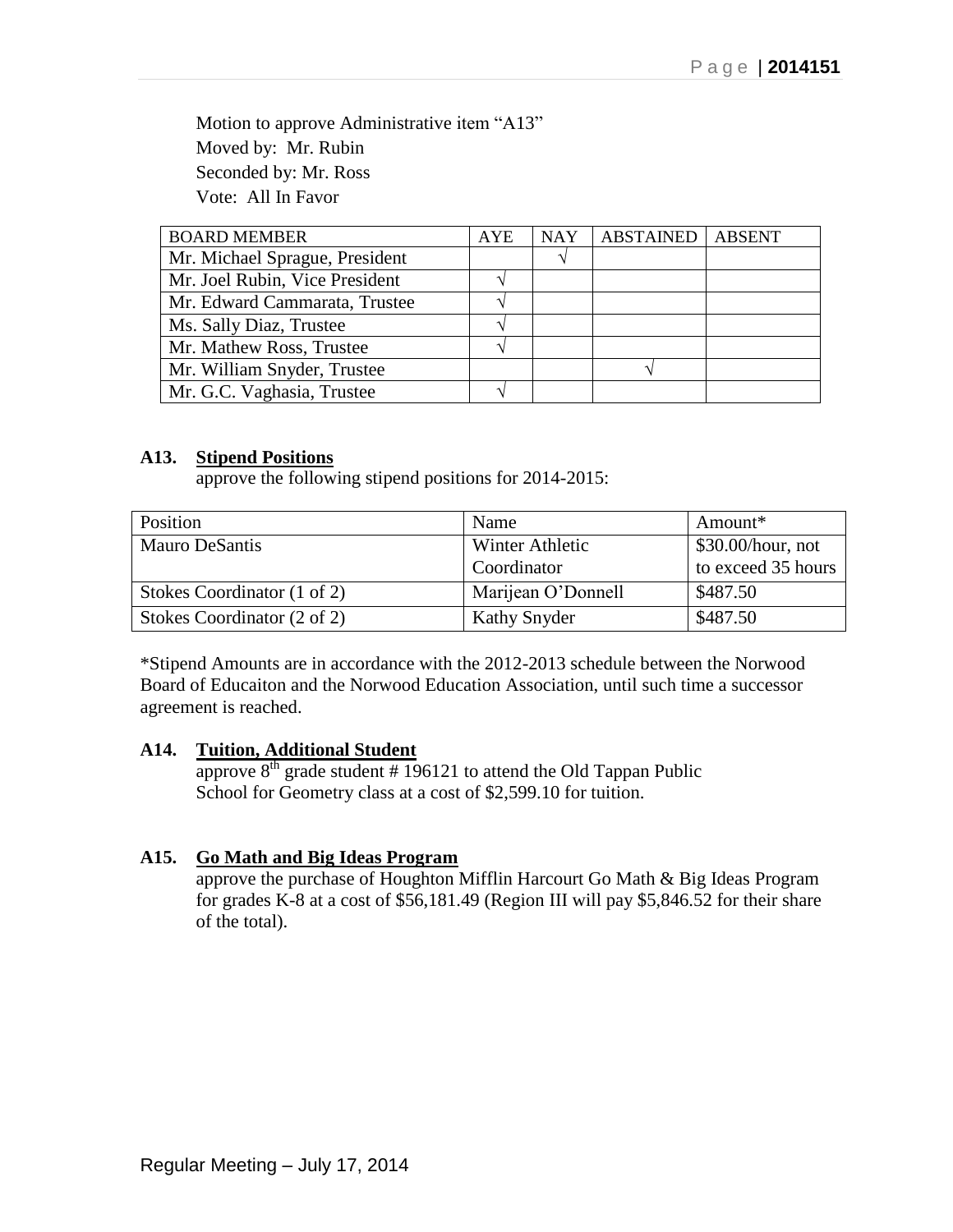# **III. CURRICULUM COMMITTEE**

BE IT RESOLVED, pursuant to the recommendation of the Chief School Administrator, the Administrative Committee recommends the following resolution(s):

Motion to approve Curriculum items "C1" Moved by: Mr. Ross Seconded by: Mr. Rubin Vote: All In Favor

| <b>BOARD MEMBER</b>            | <b>AYE</b>        | <b>NAY</b> | <b>ABSTAINED</b> | <b>ABSENT</b> |
|--------------------------------|-------------------|------------|------------------|---------------|
| Mr. Michael Sprague, President | ٦                 |            |                  |               |
| Mr. Joel Rubin, Vice President |                   |            |                  |               |
| Mr. Edward Cammarata, Trustee  |                   |            |                  |               |
| Ms. Sally Diaz, Trustee        |                   |            |                  |               |
| Mr. Mathew Ross, Trustee       |                   |            |                  |               |
| Mr. William Snyder, Trustee    | $\mathbf \Lambda$ |            |                  |               |
| Mr. G.C. Vaghasia, Trustee     |                   |            |                  |               |

# **C1. Course for Approval**

approve the following course(s) for approval:

a. Name: Jamie Kopf

Course: The Kinesthetic Classroom, Teaching and Learning Through Movement Credits: Three (3) Date: July 2014 Institution: TCNJ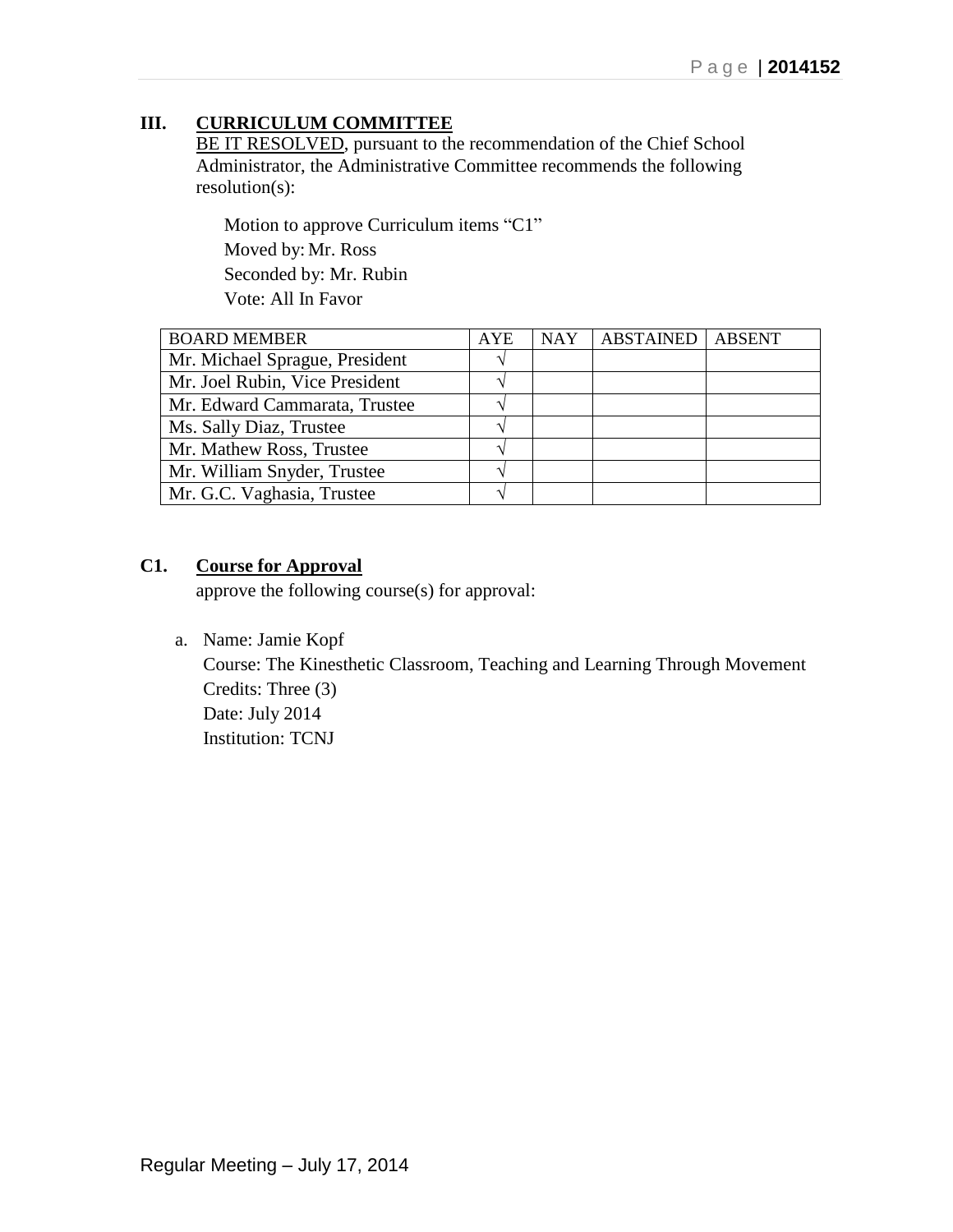### **IV. FINANCE COMMITTEE**

BE IT RESOLVED, pursuant to the recommendation of the Chief School Administrator, the Finance Committee recommends the following resolution(s):

Motion to approve Finance items "F1 to F10" Moved by: Mr. Ross Seconded by: Mr. Rubin Vote: All In Favor

| <b>BOARD MEMBER</b>            | <b>AYE</b>        | <b>NAY</b> | <b>ABSTAINED</b> | <b>ABSENT</b> |
|--------------------------------|-------------------|------------|------------------|---------------|
| Mr. Michael Sprague, President |                   |            |                  |               |
| Mr. Joel Rubin, Vice President |                   |            |                  |               |
| Mr. Edward Cammarata, Trustee  |                   |            |                  |               |
| Ms. Sally Diaz, Trustee        | $\mathcal{N}_l$   |            |                  |               |
| Mr. William Snyder, Trustee    |                   |            |                  |               |
| Mr. Mathew Ross, Trustee       | ٦                 |            |                  |               |
| Mr. G.C. Vaghasia, Trustee     | $\mathcal{L}_{l}$ |            |                  |               |

### **F1. Disbursements**

post-approve June 30, 2014 disbursements totaling \$141,700.89 having been audited and found correct and warrants issued therefore.

post-approve June 30, 2014 disbursements totaling \$271,880.19, having been audited and found correct and warrants issued therefore.

approve July 17, 2014 disbursements totaling \$28,979.07, having been audited and found correct and warrants issued therefore.

post-approve the wire transfer of funds in the amount of \$537,937.58, from the General Account to Payroll Accounts to cover payroll expenditures for the month of June 2014.

#### **F2. Transfers/Certification of Budgetary Status (Enclosure 4)**

authorize the Business Administrator/Board Secretary to make appropriation transfers with the Current Expense account of the 2013-2014 budget as of June 30, 2014 as per Enclosure No.4 .

**Note**: Financial Reports for the month of June 2014 will be approved at the August BOE Meeting.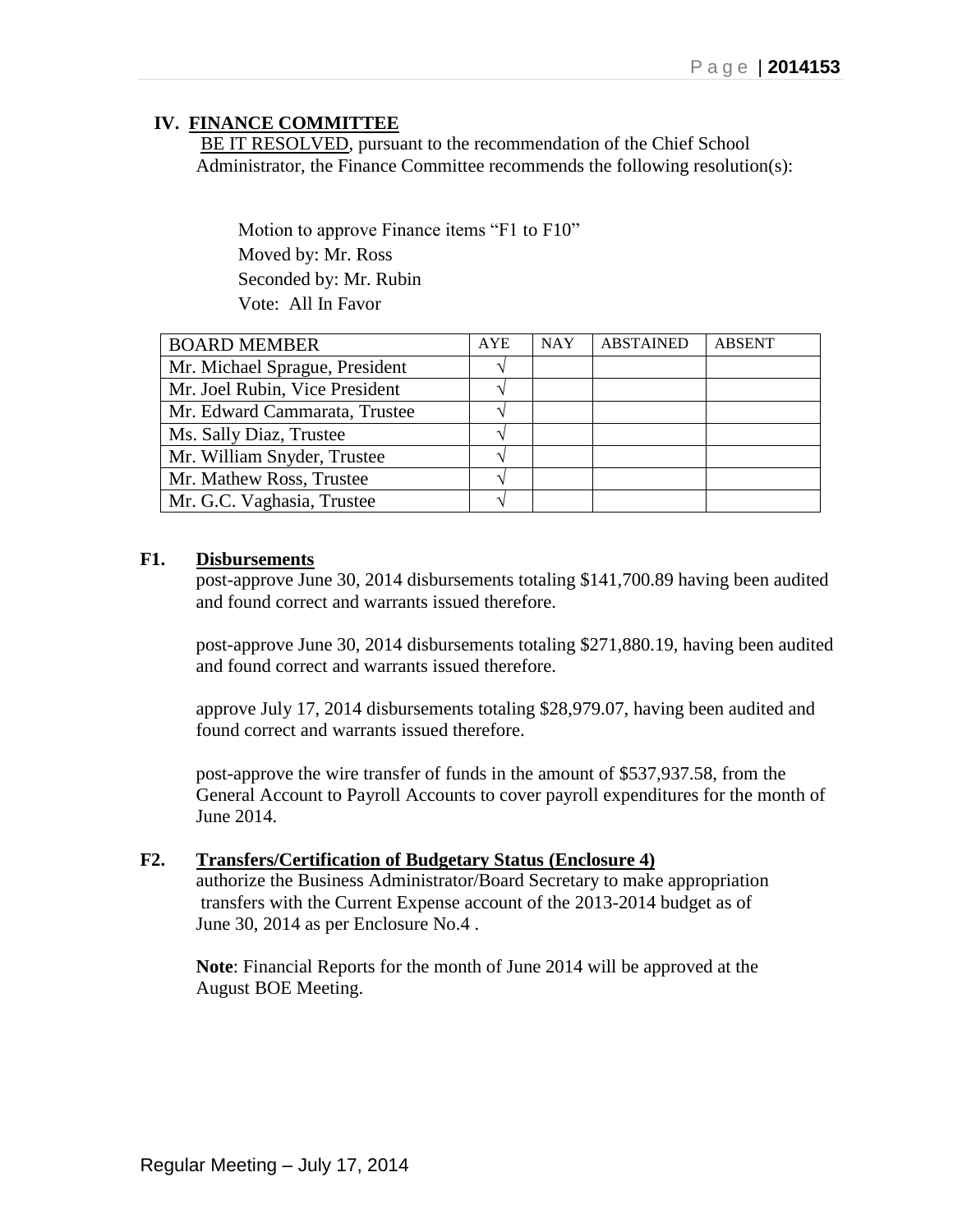### **F3. Summer Help**

approve the updated summer custodial rate of pay as per the following schedule:

| $1st$ year           | \$8.25  |
|----------------------|---------|
| $2nd$ year           | \$8.75  |
| $3rd$ year           | \$9.25  |
| 4 <sup>th</sup> year | \$9.75  |
| $5^{\text{th}}$ year | \$10.25 |
| $6th$ year           | \$10.75 |

post-approve the employment of the George Leocata as summer custodian at the  $6<sup>th</sup>$  year rate of \$10.75.

post-approve the correct year and rate for Jason Shepard to  $3<sup>rd</sup>$  year at \$9.25.

#### **F4**. **Regional Transportation Program**

approve participation in the Northern Valley/Region III transportation program.

#### **F5. Bid Award for Abatement**

award a bid for the purpose of abatement to East Coast Haz Mat Removal Inc. at a cost of \$31,000.00.

#### **F6**. **Abatement Project Management**

approve Environmental Remediation & Management, Inc. to manage the project for asbestos abatement at a cost not to exceed \$9,500.00.

### **F7. Donation**

post-approve and graciously accept a \$39,020.95 donation from the Norwood PTO to be allocated for the following technology equipment:

- $\blacksquare$  1 cart
- 20 MacBook Pros
- 1 MacBook Pro 13"
- Apple iPad Learning Lab

#### **F8. IDEA**

approve the 2014-2015 IDEA Funds as follows: Basic \$141,073.00 Pre-School \$ 7,960.00

### **F9. IDEA Carryover**

approve the 2013-2014 IDEA Carry-Over Funds as follows: Basic \$ 57,315.00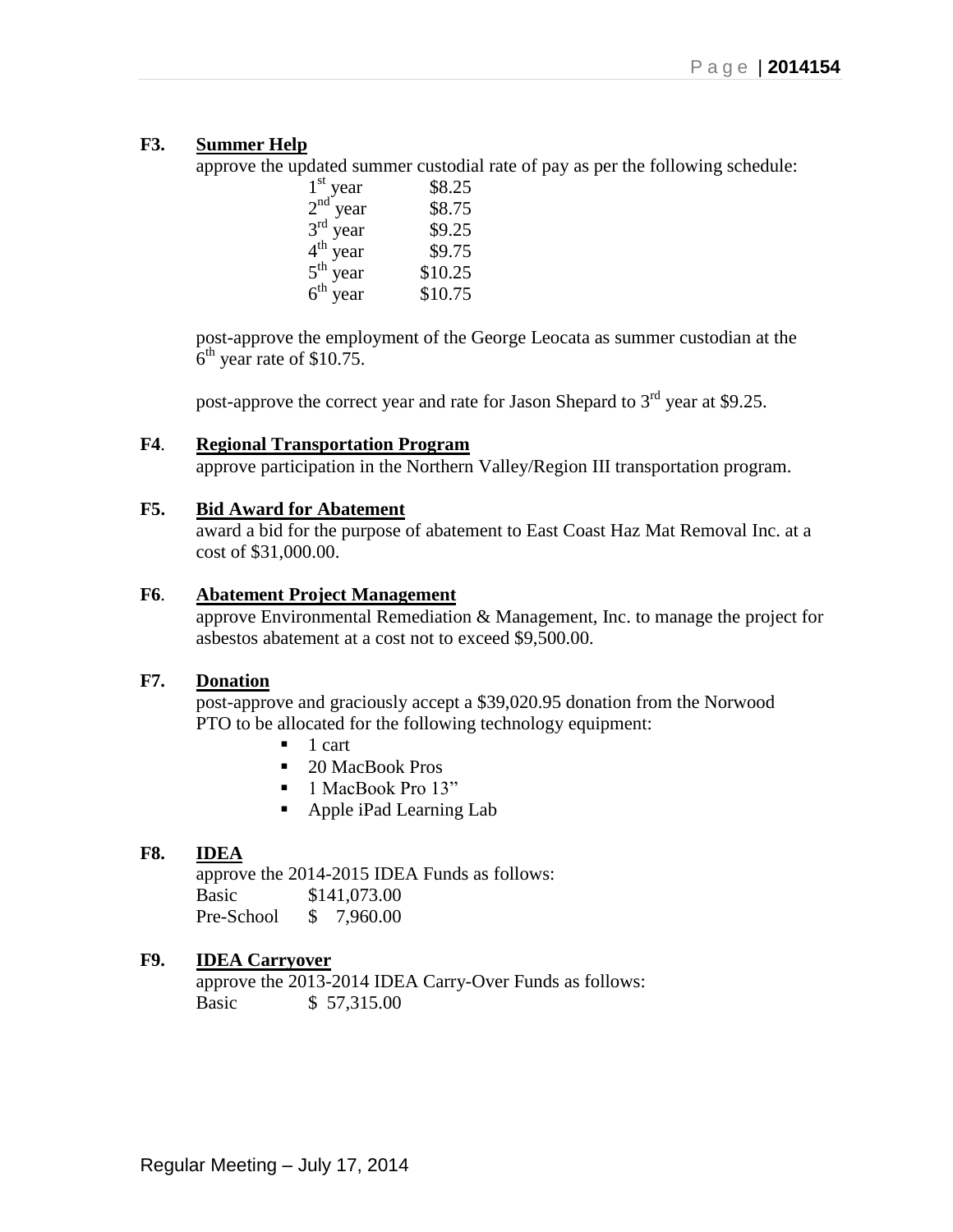**F10. approve/post-approve the applications for use of school facilities made by the following groups/organizations listed below. The Board reserves the right to schedule school activities at any time**;

| <b>GROUP/ORGANIZATION   USE/PURPOSE/ROOM   DATES/TIMES</b> |                                   |                                  | FEE  |
|------------------------------------------------------------|-----------------------------------|----------------------------------|------|
| Class of 2014                                              | Front lobby for yearbook<br>sales | June 24, 25<br>$2:30-4:15$ pm    | None |
| Class of 2015                                              | <b>Back fields</b>                | June 26<br>$9:45$ am- $12:20$ pm | None |

#### **New Business - none**

**Old Business - none**

#### **Public Participation**

Moved by: Mr. Rubin Seconded by: Mr. Ross Time: 8:51pm

- Frankie Ballante read a letter in regard to his ipad.
- Mr. Ammerman's response was that there are now new information being alleged. He interviewed 4 of the witnesses, 1st three was asked by you to be a witness, at 3pm you asked them to be witnesses, one of the students was not in the room, the third student said he didn't see anything, the fourth student said he was in a movie and it was too dark to see. The incident is considered over, but do not question my integrity, the issue is finished.

#### **Closed to the Public**

Moved by: Mr. Rubin Seconded by: Mr. Ross Time: 8:57pm

#### **Public Participation**

Moved by: Mr. Rubin Seconded by: Mr. Ross Time: 9:01pm

#### **Closed to the Public**

Moved by: Mr. Rubin Seconded by: Mr. Ross Time: 9:01pm